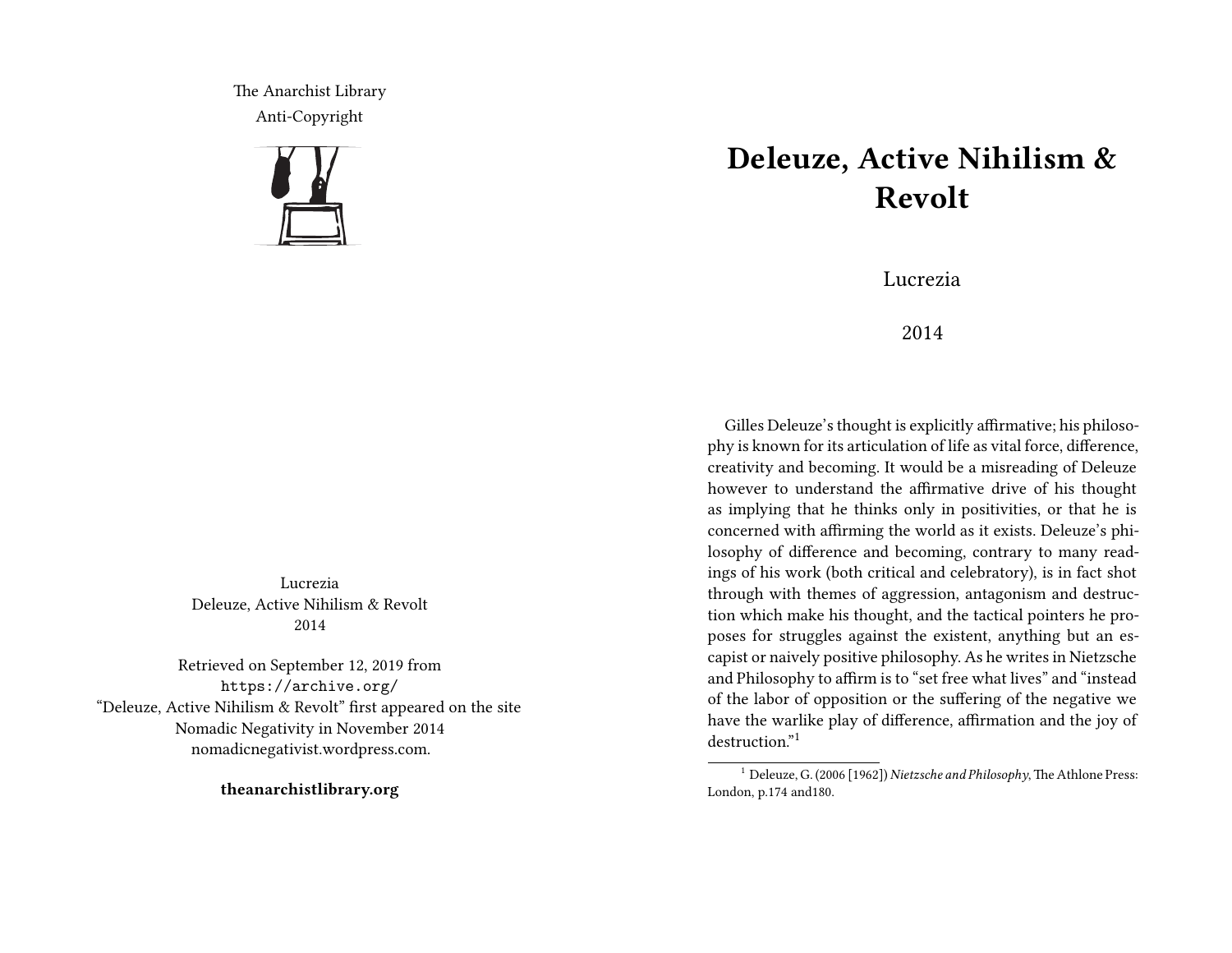This text proposes a reading of Deleuze which foregrounds the influence of Nietzsche's philosophy of active nihilism on Deleuze's thought and on what he means by affirmation. Through the lens of active nihilism, "becoming" and "nomadism" can be understood as concepts for an ethics of creative destruction and as strategies to escape capture by the State and the identities and orders it seeks to impose.

To understand Deleuzian affirmation, it is important to note that, alongside new creation, there is a violence and destruction inherent in becoming: the violence of an outside which destroys the self as it was and spurs it into new directions. This is a form of creation which leaves a trail of destruction in its wake. Deleuze and Nietzsche make clear that the force of negation which accompanies affirmation does not persist as an independent power, but is transformed or "transmuted" into something light and joyful, into a new affirmation. As Deleuze tells us, we can imagine this force of negativity as being like "soluble fire which ignites and then disappears into affirmation."

Readings and uses of Deleuze which ignore this negative shadow to affirmation, and which celebrate Deleuze's vitalist optimism while neglecting his joyful pessimism, risk obfuscating the destructive and nihilist elements of his thought. And it is this negative shadow which, it is argued here, gives Deleuzian affirmation its aggressive and antagonistic character: which make concepts such as becoming, nomadism and imperceptibility into concepts and strategies for the refusal, sabotage and destruction of systems which attempt to organize and capture forms-of-life into distinct, hierarchically organized, and controllable categories and identities.

Furthermore, Deleuze's notion of negativity offers a way to conceptualize the affective mutations of contemporary existence, such as depression, cynicism, hopelessness and passive nihilism, not as dead-ends roads of resignation nor as states of angst and alienation to be fetishized, but as strategic resources: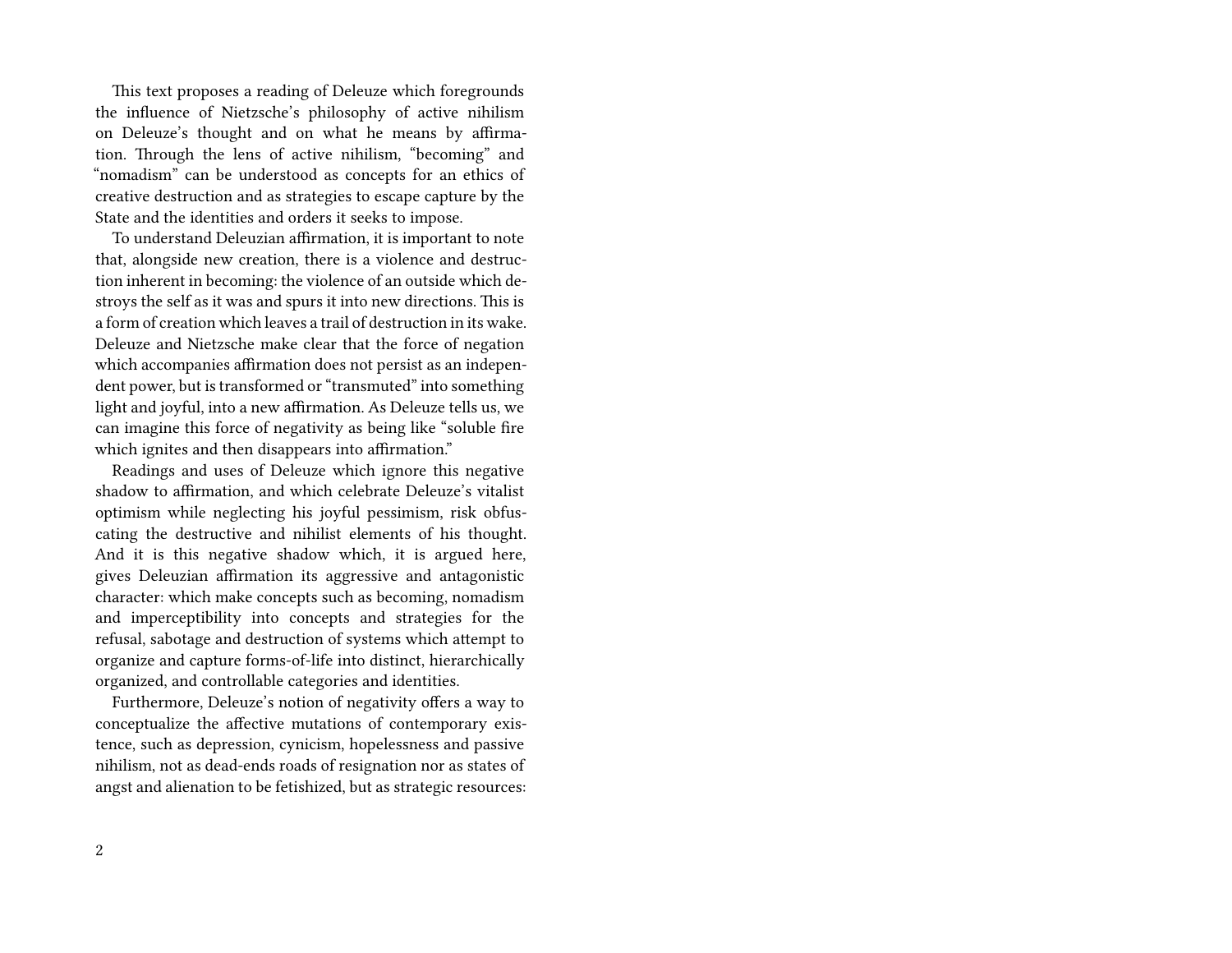fuel to the fires which burn through the existent and open up possibilities of other worlds.

In a thesis titled "Escape", Andrew Culp writes:

Cynicism, depression, and hopelessness fill reservoirs unleashed against Empire in revenge for the wounds it causes. Dangerous emotions pose a threat, not just to those who bear them, but to their source, Empire – the political imperative is to channel them. This should not be understood as an uncritical celebration of alienation or a politics of ressentiment. But these dangerous emotions are not unhealthy reactions to a sound world; they should be everyone's natural reaction to the terrible situation facing us all. To throw them away would only rob some subjects of the only thing Empire has ever given them. So instead of avoiding their terrifying energy, dangerous emotions can be made political by giving them an orientation. This politics can become reactionary, as when it is used to restore a lost time or attack abstraction with stubborn disbelief. But once politics is freed from the demands of preservation, reproducibility, and repetition, innovation, difference, and singularity begin to flourish.<sup>2</sup>

This is a counterforce whose strength lies in an "immense capacity for making new galaxies of joy"<sup>3</sup> out of and against the misery of capitalism. Depression, cynicism and hopelessness are transformed from states of paralysis in which our capacity

 $^{\rm 2}$  <code>http://www.academia.edu/5516631/Escape\_Dissertation\_,</code> p.136.

<sup>3</sup> Nietzsche, F. (1974 [1844-1900]) *The Gay Science*, "Our Eruptions", Random House: New York, p.86.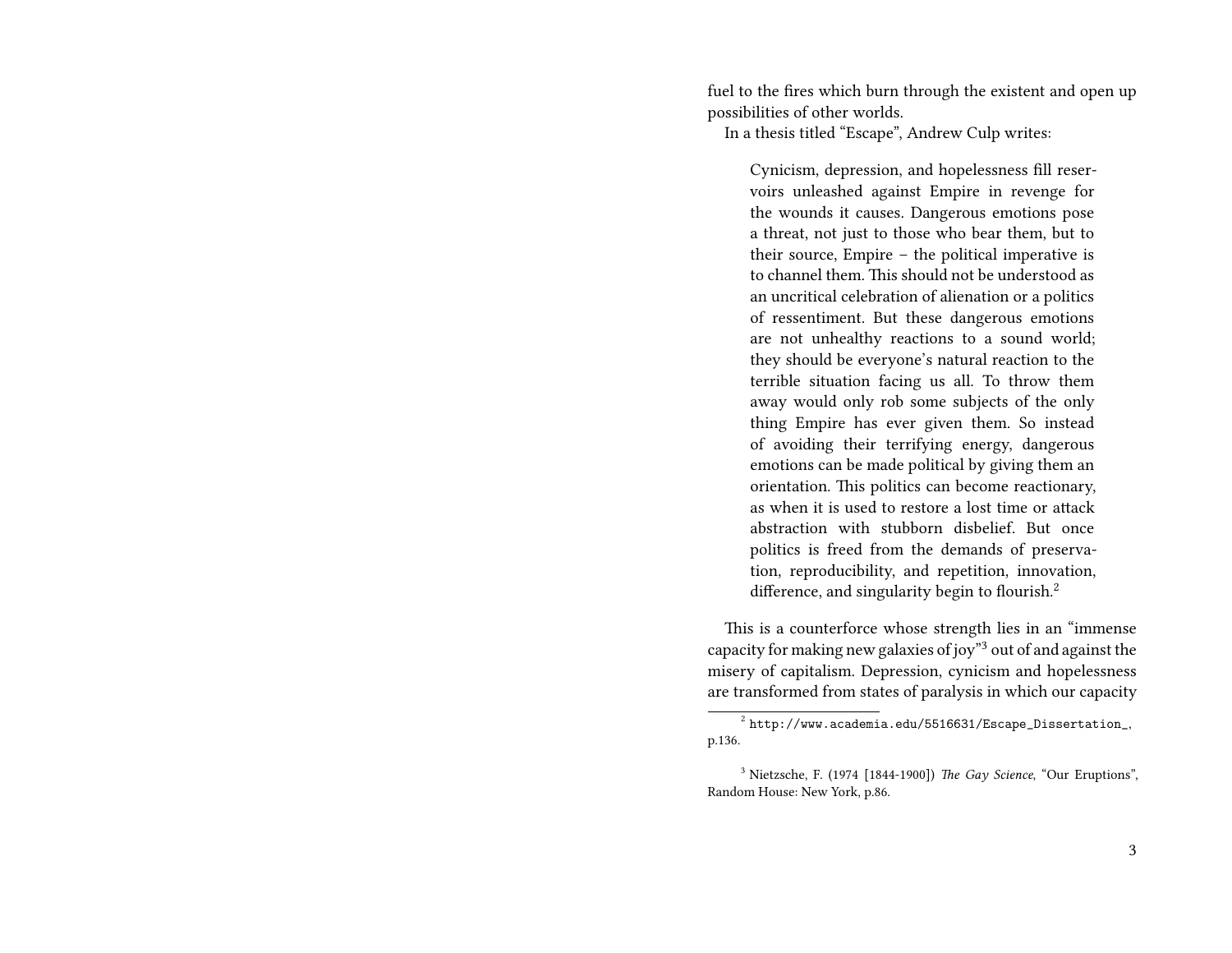to act is reduced into the negative shadow of insurrectionary joy.

A lesson often repeated by Nietzsche is that it is through experiencing pain and suffering we may come to know a more profound joy. He writes:

In the end, lest what is most important remain unsaid: from such abysses, from such severe sickness, also from the sickness of severe suspicion, one returns a newborn, having shed one's skin, more ticklish and malicious, with a more delicate taste for joy, with a tenderer tongue for all good things, with merrier senses, with a second dangerous innocence in joy, more child-like and yet a hundred times subtler than one has ever been before  $4$ 

## He continues:

A loss is a loss barely for one hour; somehow it also brings us some gift from heaven—new strength, for example, or at least a new opportunity for strength.<sup>5</sup>

Transforming pain into joy, heaviness and *ressentiment* into laughter, lightness and dance is the primary ethical challenge Nietzsche presents us with. In an affirmation of life which envelops the tragedies of the human species, Nietzsche rips apart all doctrines and images of life as inherently full of suffering, misery and struggle. This lesson is carried into anti-capitalist struggle by Deleuze and Guattari. As Foucault writes, Deleuze and Guattari remind us not to "think that one has to be sad

<sup>4</sup> Ibid. p.37.

<sup>5</sup> Ibid. p.256.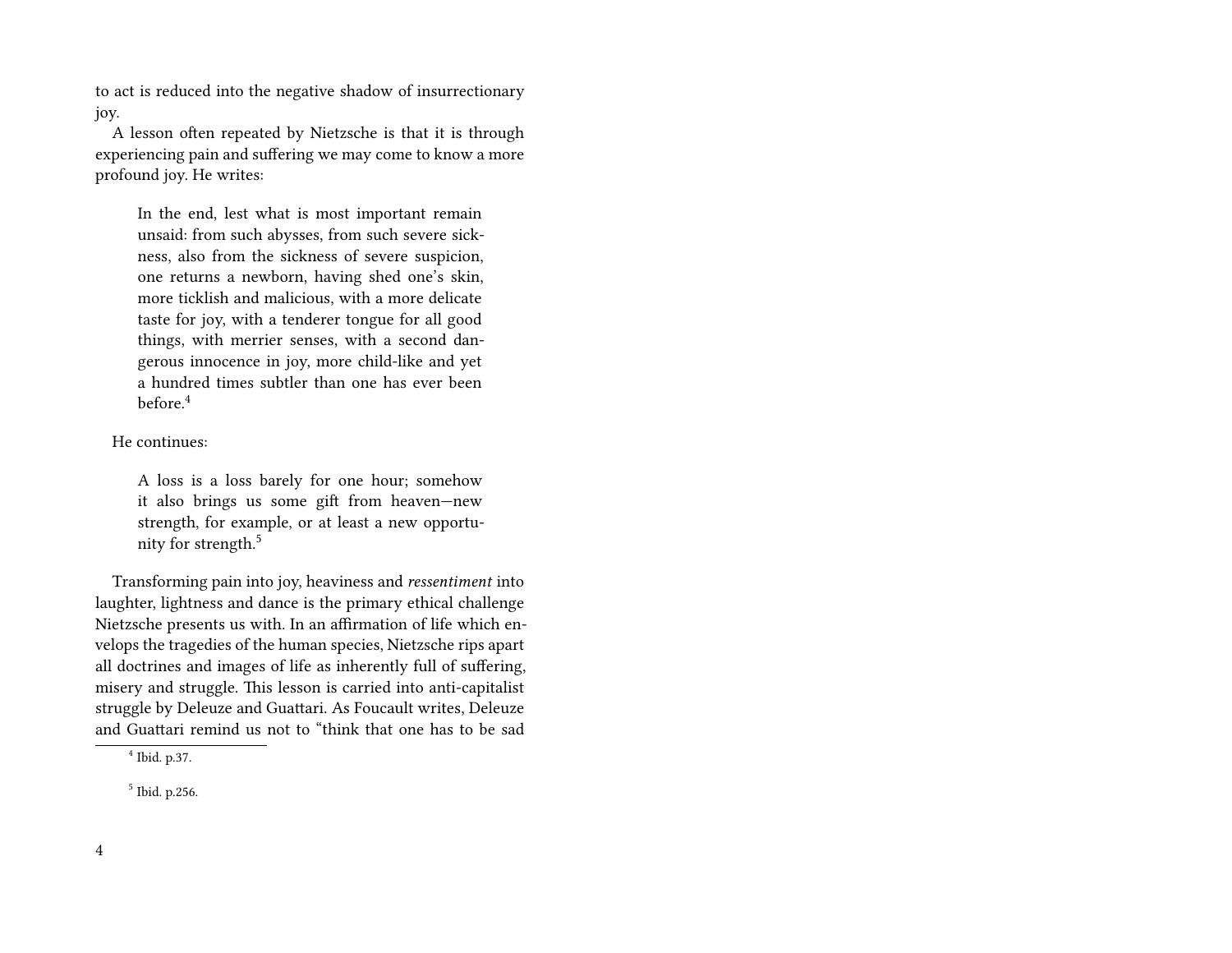ressentiment, hate and revenge."<sup>24</sup> Similarly, we can draw a difference between a fatalist and total nihilism which arms itself solely with forces of negation, and an active nihilism which is capable of both affirmation and negation; which sets upon the negation of the existent through affirmative destruction.

> Lucrezia Nov, 2014

**There is a violence and destruction inherent in**

**becoming: the violence of an outside which destroys**

**the self as it was and spurs it into new directions.**

**This is a form of creation which leaves a trail of**

**destruction in its wake.**

12

in order to be militant, even though the thing one is fighting is abominable."<sup>6</sup> Deleuze's affirmative thought then, is philosophy for political nihilists and pessimists who are joyful, who are under no illusion that a communist utopia awaits us on the other side of capitalism, but rather than this perspective leading to miserable resignation it can instead liberate us into the terrains of reckless antagonism and joyful destruction in and against the present, as we fight for impossible and unimaginable futures.

*From Passive to Active Nihilism*

For Deleuze affirmation and negativity are closely related as different powers in the passage from passive to active nihilism. He explains how the negative always precedes and follows the affirmative: that is, affirmation cannot take place without a corresponding negation. In Nietzsche and Philosophy, Deleuze begins his discussion of nihilism with a critique of passive nihilism. In nihilism, "it is always the element of depreciation that reigns, the negative as will to power, the will as a will to nothingness."<sup>7</sup> Nihilism is a negativity that is reactive and through which the will to power is lost to "the becomingreactive of forces" and, for Deleuze and Nietzsche, this reactive negativity needs to be transmuted (or transformed) into an affirmative will if it is going do anything, if it is to take us anywhere and create the conditions for new becomings and new life.

To the question of "how nihilism can be defeated?" Deleuze responds by reversing his critique of nihilism through the elaboration of a second form of nihilism. In his explanation of Ni-

<sup>24</sup> Deleuze, G., (2006 [1962]) *Nietzsche and Philosophy*, The Athlone Press: London, p. 169.

<sup>6</sup> Foucault, M. (1983 [1972]) "Introduction to non-fascist life" in *Anti-Oedipus: Capitalism and Schizophrenia*, G. Deleuze and F. Guattari, Minneapolis: University of Minneapolis Press.

<sup>7</sup> Deleuze, G. (2006 [1962]) *Nietzsche and Philosophy*,The Athlone Press: London, p.161.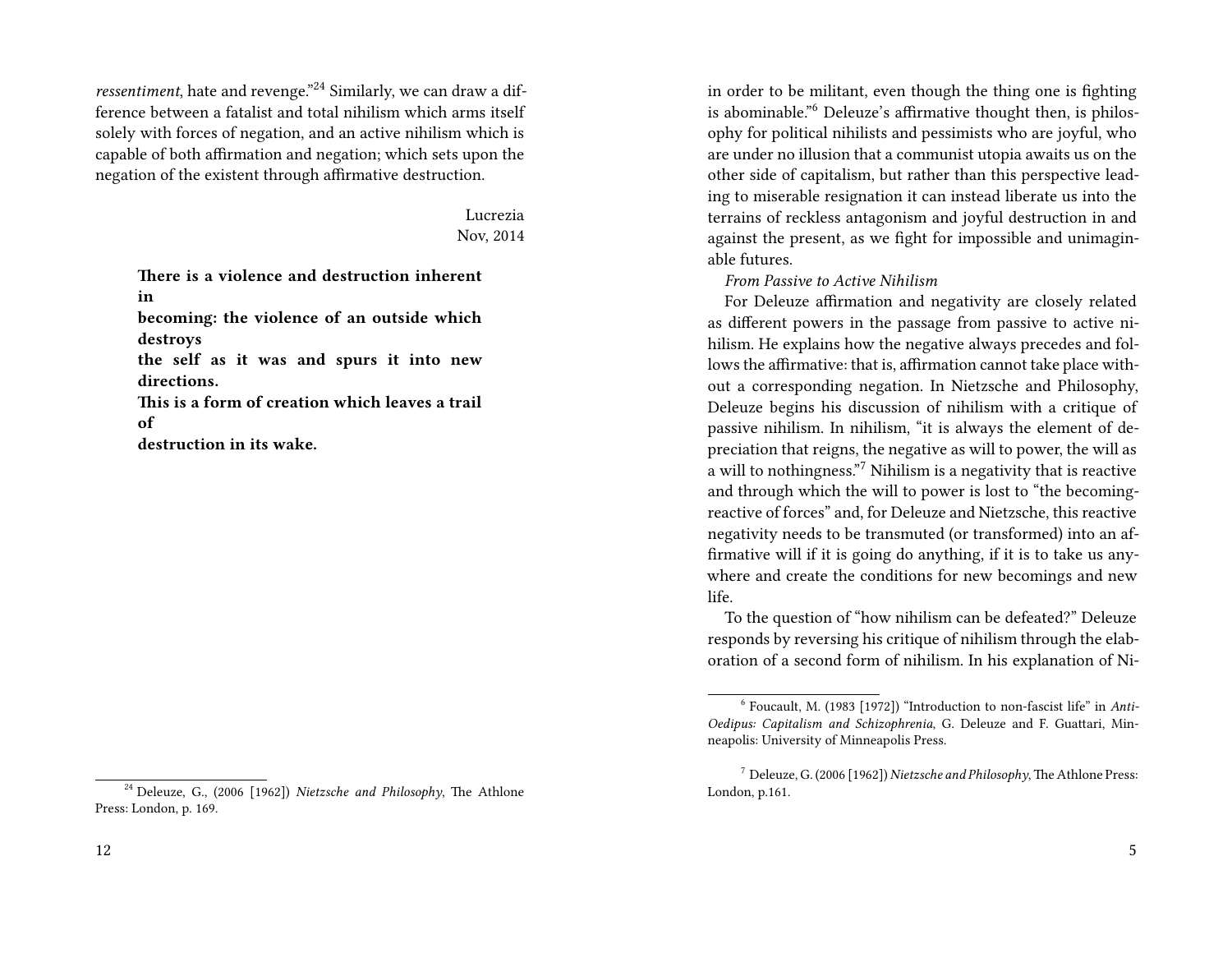etzsche, Deleuze suggests that a nihilism which is passive and reactive in its mode of negation can only be defeated by a "fully completed and finished form of nihilism"<sup>8</sup> This may appear confusing at first blush, but it becomes clearer when understood as relating to Nietzsche's two distinct concepts of passive and active nihilism. Deleuze is here referring to the latter as completed nihilism.

The process of transmutation brings about completed nihilism. Deleuze explains why: "it is only by changing the element of values that all those values dependent on the old element are destroyed."<sup>9</sup> The passive, incomplete form of nihilism characterized by negation, reactionary forces and a will to nothingness is thus overcome through an active nihilism which seeks out the destruction of all old values in order to make way for the affirmation of difference. In this way, trans-mutation, the transformation of negativity into affirmation and difference which Deleuze and Nietzsche are calling for, is conceived of as active nihilism.

Deleuze notes a connection between reactive nihilism and the development of active nihilism: it is the manifestation of the first kind of nihilism which forces us to know the will to power and to gain knowledge of it:

The will to power is spirit, but what would we know of spirit without the spirit of revenge which reveals strange powers to us? The will to power is body, but what would we know of the body without the sickness which makes it known to  $11s^{210}$ 

by Deleuze as a force of the will to power only when it is transmuted into affirmation. The purpose of Deleuze's concept of negation is always and only in how it "opens the field of affirmation."<sup>22</sup>

As anarchists and negative spirits, we can make use Deleuze's particular conception of negativity, and its articulation of a force of destruction which is "active, aggression profoundly linked to affirmation," and in which "critique is destruction as joy, the aggression of the creator."<sup>23</sup> In this way, we can bring the philosophy of active nihilism, as an ethics and a weapon, to our terrains of disorderly and antagonistic composition.

This philosophy teaches us the crucial importance of not becoming reactive to forces of repression and offers an ethics to combat affects of defeat issuing from the inevitable losses of the struggles in which we are engaged. Deleuze's active nihilism also offers a philosophical framework for thinking through and against the nihilism of late capitalism; to experience the current organization of social misery as that which we must come to know in order to destroy; to *destroy what destroys you*.

Of the demon who follows Zarathustra on his travels on earth, Deleuze writes that he represents the purely negative form of nihilism, "because he denies every-thing, despises everything, he also believes he is taking negation to its supreme degree". In the character of this demon we are given a warning against "living off of negation as an independent power" as "having no other quality but the negative […] a creature of

<sup>8</sup> Ibid.

<sup>&</sup>lt;sup>9</sup> Ibid.

<sup>10</sup> Ibid. p.162-163.

<sup>22</sup> Hardt, M. (1993) *Gilles Deleuze: An Apprenticeship in Philosophy*, UCL Press: London, p.116.

<sup>23</sup> Deleuze, G., (2006 [1962]) *Nietzsche and Philosophy*, The Athlone Press: London, p. 81.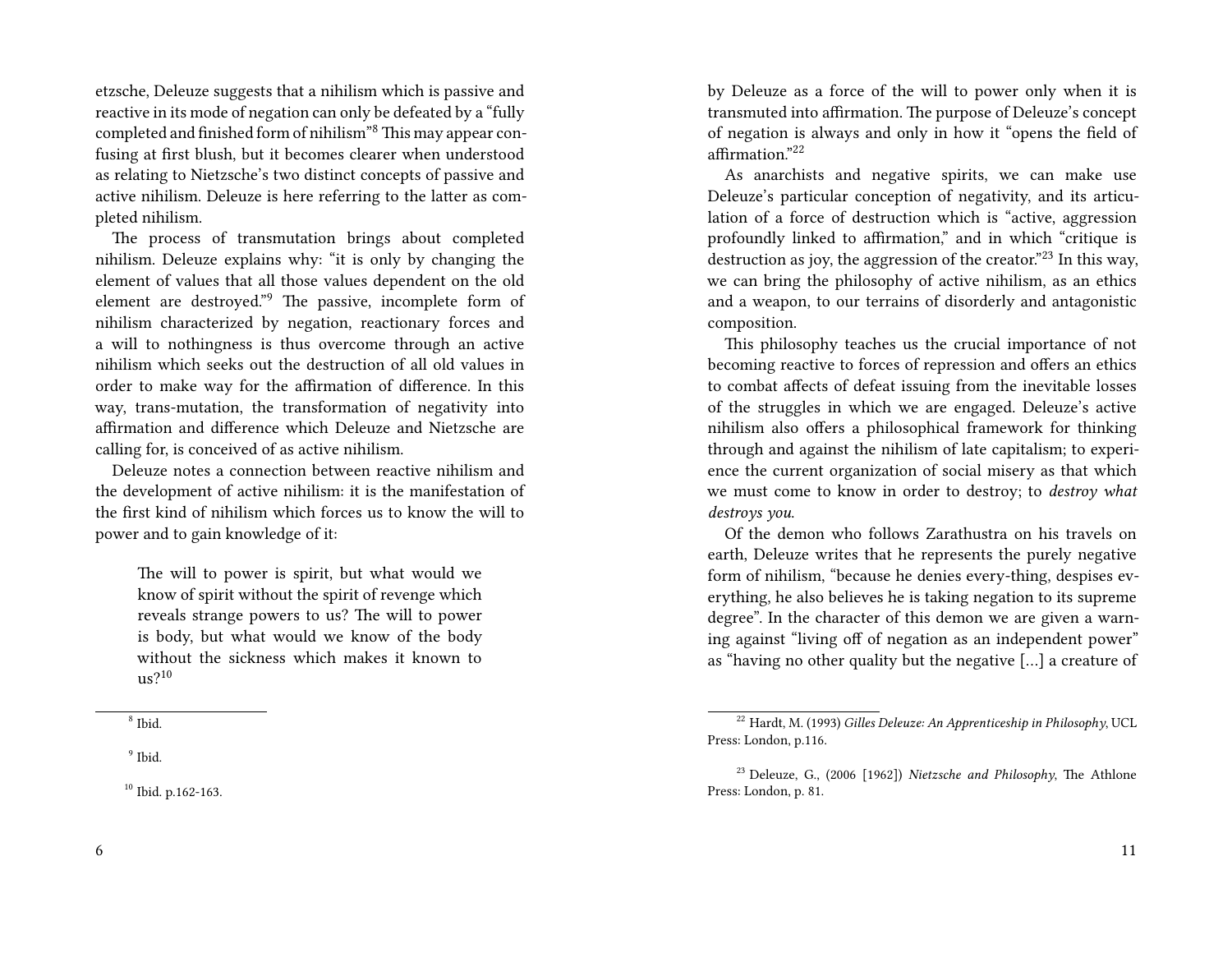that form alternative conceptions of negation and critique more adequate to his project.<sup>20</sup>

Negativity then, clearly has a place in Deleuze's thought and within Deleuze's concept of affirmation, as is seen in his reading of Nietzsche's philosophy of active nihilism. Deleuze makes it clear that affirmation cannot take place without the negative, as that which both drives us to affirm and as a force destruction which opens the way for creation. Affirmation can only occur through the transformative power of an active nihilism, a desire for "overcoming". In order to establish the will to power as a will to affirm, we must first pass through the passive negativity of *ressentiment*; to know what it is that makes us suffer in order to seek the destruction of these forces, but not destruction as an end in itself but rather as necessary for affirmation.

Negativity is however always secondary to affirmation for Deleuze; it is its "zealous servant", while "[o]nly affirmation subsists as in independent power". Negativity becomes "absorbed" into affirmation like "soluble fire" so that only affirmation persists as a power: "the whole of negation is converted in its sub-stance, transmuted in its quality, *nothing remains of its own power of autonomy*". As Deleuze writes: "we are concerned with negations, but with negations as *powers of affirming*." Negativity is therefore key to affirmation but ultimately it is always superseded by affirmation, remaining only as "*the mode of being* of affirmation."<sup>21</sup> There is thus no purpose in sustaining negativity as an autonomous force and it is a mistake to consider it as such: negativity is understood

In other words, it is through the negative experience of ressentiment, sickness, and the reactive spirit of revenge that we are able to come to know the will to power as the will to affirmation, and to overcome passive nihilism. Nihilism, which was earlier presented by Deleuze as a negative force needing to be defeated makes its second appearance as an active force, and is presented as key to the will to power: "thus nihilism, the will to nothingness, is not only a will to power, a quality of the will to power, but the *ratio cognoscendi* [principle] of the will to power in general". This principle of nihilism is however not an end to itself, but is a necessary step towards affirmation. As Deleuze writes: "Nihilism expresses the quality of the negative as *ratio cognoscendi* of the will to power; but it cannot be brought to completion without transmuting itself into the opposite quality, into affirmation as *ratio essendi* [raison d'être] of the same will."<sup>11</sup> And elsewhere: "Destruction becomes active to the extent that the negative is transmuted and converted into affirmative power: the 'eternal joy of becoming' which is avowed in an instant, the 'joy of annihilation', the 'affirmation of annihilation and destruction.'"<sup>12</sup> Here again we can see how negation and its appearance as nihilism are only complete when they are transformed into an affirmative force of joyful destruction and creation.

In the transmutation of negativity into affirmation there is a "change in quality"13, from a negative quality to an affirmative one. This qualitative change brings about a radical transformation: "in place of depreciated life we have a life which is affirmed – and the expression 'in place of' is still incorrect. It

<sup>20</sup> Hardt, M. (1993) *Gilles Deleuze: An Apprenticeship in Philosophy*, UCL Press: London, p.115.

<sup>21</sup> Deleuze, G., (2006 [1962]) *Nietzsche and Philosophy*, The Athlone Press: London, p.166-169.

 $11$  Ibid.

<sup>12</sup> Ibid. 164. and quotes from Nietzsche F. (1888) *Ecce Homo*.

<sup>13</sup> Ibid. p. 165.